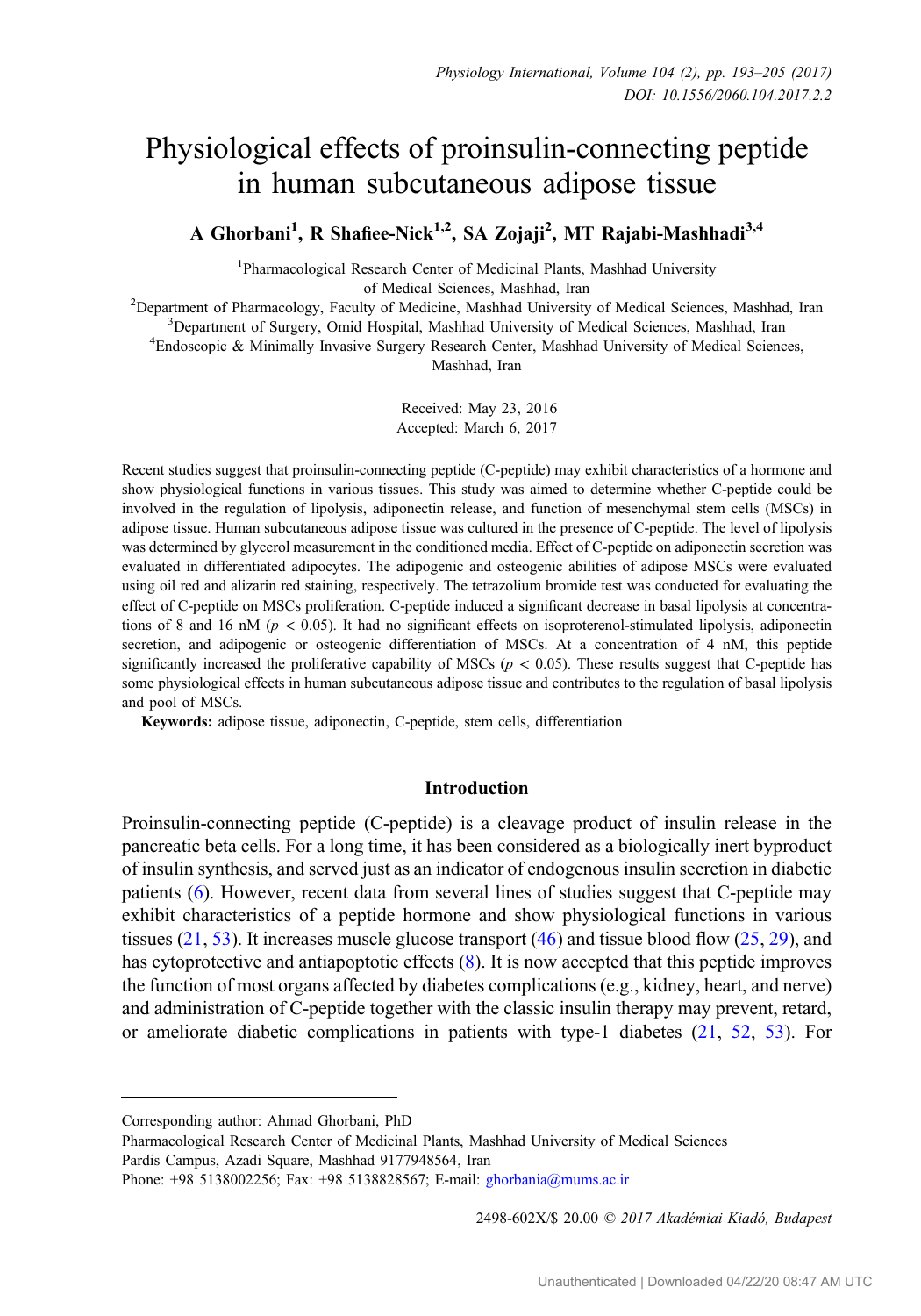example, clinical studies have shown that combination of C-peptide and insulin can ameliorate nephropathy and neuropathy in diabetic patients ([28,](#page-11-0) [52\)](#page-11-0).

Diabetic patients show a spectrum of abnormalities in lipid metabolism including increased serum lipids, uncontrolled lipolysis, and dysregulation of adipogenesis and lipogenesis in adipose tissue. These abnormalities are associated with the development of atherosclerosis and cardiovascular diseases ([4,](#page-10-0) [24](#page-10-0), [34\)](#page-11-0). In addition, there are some reports that diabetes may impair some abilities of mesenchymal stem cells (MSCs). For example, decreased mobilization ability of bone marrow MSCs and decreased wound-healing capability of adipose tissue MSCs have been demonstrated in the patients with type 1 and type 2 diabetes [\(7](#page-10-0), [12](#page-10-0)).

Although insulin-like actions of C-peptide have been reported in some tissues, such as muscle, the effects of C-peptide on adipose tissue, the main target organ of insulin involved in lipid metabolism, are not yet well known. In our previous studies on normal and diabetic rats, we observed that this peptide may conditionally act as an antilipolytic hormone ([19,](#page-10-0) [20](#page-10-0)). The aim of this study was to examine whether C-peptide could be involved in the regulation of lipolysis, adiponectin secretion, and proliferation and differentiation abilities of MSCs in human subcutaneous adipose tissue.

#### Materials and Methods

#### Chemical compounds

High glucose Dulbecco's Modified Eagles Medium (DMEM), fetal bovine serum (FBS), and trypsin were purchased from Gibco (Grand Island, NY, USA). Dimethyl sulfoxide (DMSO), fatty acid-free bovine serum albumin fraction V, glycerol assay reagent, isoproterenol (ISO), human adiponectin enzyme-linked immunosorbent assay (ELISA) kit, penicillin-streptomycin solution, type-II collagenase, 3-isobutyl-1-methylxanthine, 3-(4,5 dimethyl-2-thiazolyl)-2,5-diphenyl-2H-tetrazolium bromide (MTT), and 4-(2-hydroxyethyl) piperazine-1-ethanesulfonic acid sodium salt (HEPES) were obtained from Sigma-Aldrich (St. Louis, MO, USA). Human C-peptide was purchased from Bachem (Bubendorf, Switzerland). Human insulin and indomethacin were kindly provided by Exir Company, Iran. Fluorescein isothiocyanate-conjugated antibodies against CD34, CD44, CD45, and CD105 were bought from AbD Serotec (Raleigh, NC, USA).

#### Subjects

The subcutaneous adipose tissue samples were obtained from patients (35–55 years, body mass index less than  $30 \text{ kg/m}^2$ ) undergoing conventional intra-abdominal surgery (cholecystectomy and hernia repair). Pregnant women and patients with serious diseases such as cancer, infections, and autoimmune diseases were excluded. The study protocols were reviewed and approved by the Ethics Committee of the Mashhad University of Medical Sciences. Informed written consent was obtained from each volunteer for obtaining a subcutaneous fat sample.

#### Lipolysis study

The effect of C-peptide on lipolysis was evaluated in ex vivo organ culture condition. The tissue samples were minced into small slices with a sterile procedure, washed with phosphatebuffered saline (PBS), and dried on the sterile gauze. Then, the tissue slices were precisely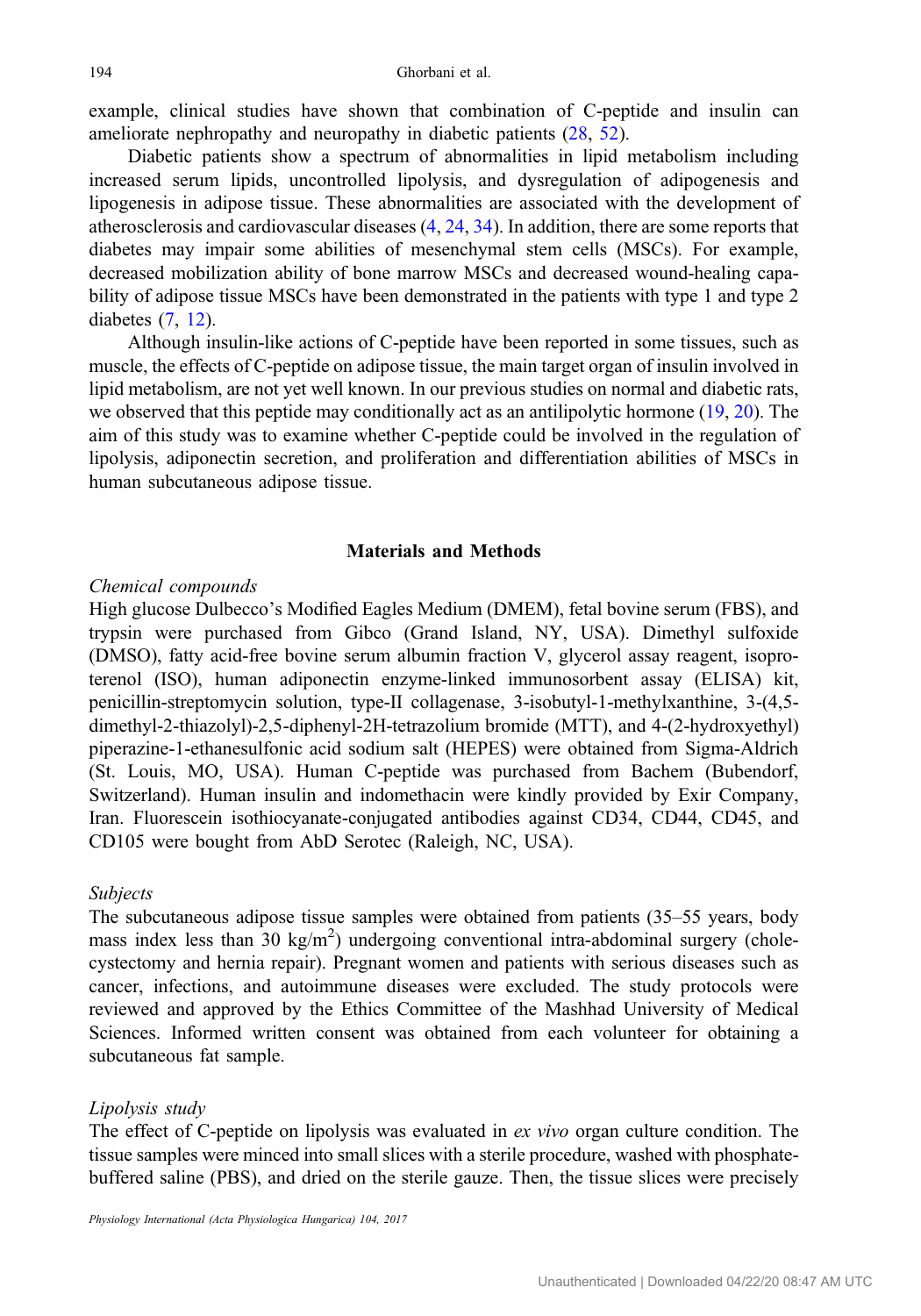weighed and distributed into 24-well plates (100 mg/well). For basal lipolysis assessment, the tissue slices were cultured for 24 h in serum-free DMEM (1 ml/well) in the presence or absence of 4–16 nM C-peptide at 37 °C in an atmosphere of 5%  $CO_2$ . For stimulated lipolysis assessment, the tissue slices were distributed into a 24-well plate (100 mg/well) containing 1 ml/well Krebs–Ringer bicarbonate buffer (118 mM NaCl, 4.8 mM KCl, 1.3 mM CaCl2, 1.2 mM  $MgSO_4$ , 1.2 mM  $KH_2PO_4$ , and 10 mM  $NaHCO_3$ ) supplemented with 5.5 mM glucose, 25 mM HEPES, and  $2\%$  (w/v) bovine serum albumin ([16\)](#page-10-0). Then, the tissues were treated for 90 min with 1  $\mu$ M ISO (a non-selective beta-adrenergic receptor agonist) and  $4-16$  nM C-peptide under constant shaking at 37 °C. The level of lipolysis was determined by measurement of glycerol in the conditioned media using glycerol assay reagent based on an enzymatic method.

## Isolation and characterization of MSCs

Adipose tissue samples were minced into small slices, washed with PBS, and incubated in PBS containing collagenase (2 mg/ml) under constant shaking at 37 °C ([17\)](#page-10-0). After 90 min, the digested tissues were centrifuged for 5 min at 2,000 rpm and the floated lipid layer was discarded. The precipitated stromal cells were washed with PBS and then cultured in 25-cm<sup>2</sup> flasks containing DMEM supplemented with 10% FBS, 100 μg/ml streptomycin, and 100 IU/ml penicillin. After 24 h, non-adherent cells were discarded and anchored cells were expanded over three passages. To confirm MSC phenotype of isolated cells, they were incubated with antibodies against cell surface antigens CD34, CD44, CD45, and CD105 for 30 min at 4 °C. After washing with PBS, the cells were suspended in PBS supplemented with 2% FBS and then flow cytometric analysis was performed using an FACSCalibur (BD Biosciences, San Jose, USA) flow cytometer.

## Cell proliferation assay

The effect of C-peptide on the proliferation of MSCs was evaluated using MTT assay. The cells from passage 3 were seeded in 96-well culture plates ( $5 \times 10^3$  cells/well) in DMEM supplemented with 100 μg/ml streptomycin, 100 IU/ml penicillin, and 10% FBS. After 24 h, the culture media was changed by a fresh one containing 1–64 nM C-peptide. The cells were incubated for either 24 h or 48 h at 37  $\degree$ C in an atmosphere of 5% CO<sub>2</sub>. Then, MTT was added to the media at a final concentration of 0.5 mg/ml. After 3 h, the media was discarded and the precipitated formazan dye was dissolved in DMSO. The absorbance of the dye was measured at 545 nm using a StatFax303 plate reader.

#### Adipogenic differentiation assay

The MSCs at passage 3 were seeded in 12-well plates ( $5 \times 10^4$  cells per well) and cultured for 24 h in DMEM supplemented with 10% FBS, 100 μg/ml streptomycin, and 100 IU/ml penicillin. Then, for adipogenic induction, the cells were incubated with the differentiation medium consisting of DMEM supplemented with 3% FBS, 5  $\mu$ M indomethacin, and 1  $\mu$ M dexamethasone, in either the presence or absence of 0.2 μM insulin or 16 nM C-peptide. The cells were maintained in adipogenic medium for 12 days; meanwhile, the medium was replaced every 3 days. Then, the cells were fixed with 10% formalin and stained with oil red O dye, which stains intracellular triglycerides in differentiated adipocytes. After washing thrice with PBS, 200 μl isopropanol was added to each well to elute the stain from cells and its optical density was measured at 545 nm ([2\)](#page-10-0).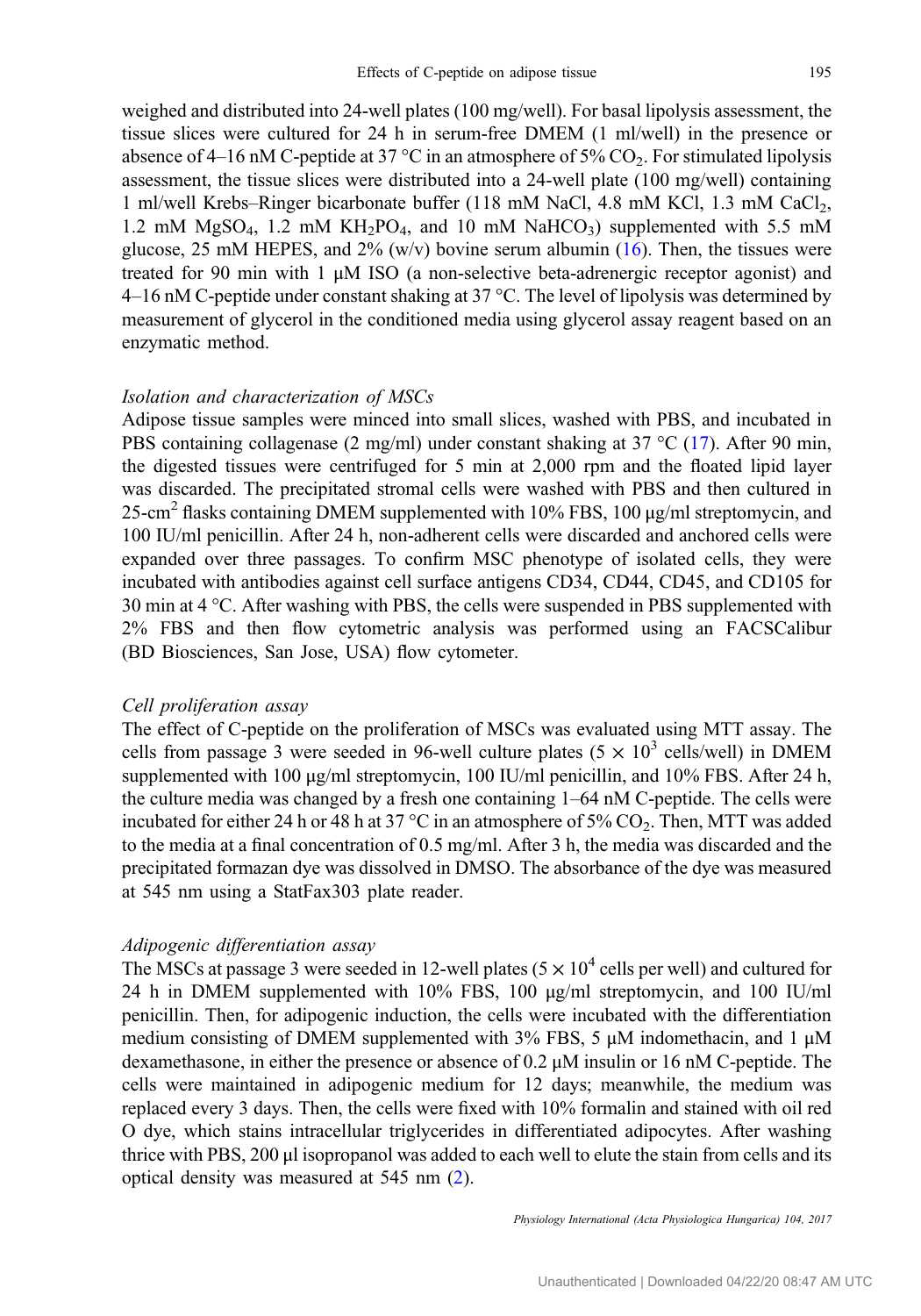# Osteogenic differentiation assay

The MSCs at passage 3 were seeded in 12-well plates  $(5 \times 10^4 \text{ cells per well})$  and cultured for 24 h in DMEM supplemented with antibiotics and 10% FBS. For osteogenic induction, the cells were further cultured in a differentiation medium consisting of DMEM supplemented with 10% FBS, 10 μg/ml ascorbic acid, 5 mM  $\beta$ -glycerol phosphate, and 0.1 μM dexamethasone in the presence or absence of 4–16 nM C-peptide. The cells were maintained in the osteogenic medium for 2 weeks and the medium was replaced every 3 days. Then, the cells were fixed with formalin and stained with alizarin red dye which stains calcium-rich mineral deposits excreted by differentiated cells. After washing the wells thrice with PBS, 400  $\mu$ l 0.5N HCl–5% sodium dodecyl sulfate solution was added to each well to solubilize the stain and its optical density was measured at 405 nm ([3\)](#page-10-0).

# Adiponectin release assay

The effect of C-peptide on adiponectin secretion was evaluated in differentiated adipocytes. Initially, MSCs were seeded in 6-well plates  $(1 \times 10^5 \text{ cells/well})$  and differentiated into adipocytes as described above. Then, the differentiated adipocytes were incubated in serum-free DMEM containing 4, 8, or 16 nM of C-peptide for 24 h at 37 °C in an atmosphere of  $5\%$  CO<sub>2</sub>. The level of adiponectin in condition media was measured with ELISA method.

## Statistical analysis

Data were analyzed by one-way analysis of variance, followed by Tukey's post hoc test. The results were presented as mean  $\pm$  standard error of mean (SEM). They were considered to be statistically significant when  $p$  values were less than 0.05.

## **Results**

# Effect of C-peptide on lipolysis

Table [I](#page-4-0) demonstrates the effect of C-peptide on adipose tissue lipolysis. The presence of 8 and 16 nM of C-peptide in the culture medium reduced the level of lipolysis to  $83\% \pm 6\%$  and  $83\% \pm 4\%$  of the basal level, respectively ( $p < 0.05$ ). Regarding stimulated lipolysis, ISO (1  $\mu$ M) led to a significant elevation in lipolysis ( $p < 0.01$ ) as expected. C-peptide at the tested concentrations had no significant effect on ISO-stimulated lipolysis.

## Characterization of MSCs

Flow cytometric analysis showed that the MSCs isolated in this work were positive for stem cell-associated markers CD44 and CD105, and consistently negative for hematopoietic markers CD34 and CD45.

# Effect of C-peptide on MSCs proliferation

As shown in Fig. [1A](#page-4-0), incubation with 4 nM C-peptide for 24 h significantly increased proliferation of MSCs compared with untreated cells  $(136\% \pm 13\% \text{ vs. } 100\% \pm 3\%$ ,  $p < 0.05$ ). Similarly, after 48 h incubation, C-peptide could significantly (12%,  $p < 0.05$ ) enhance proliferation of MSCs only at a concentration of 4 nM (Fig. [1B\)](#page-4-0).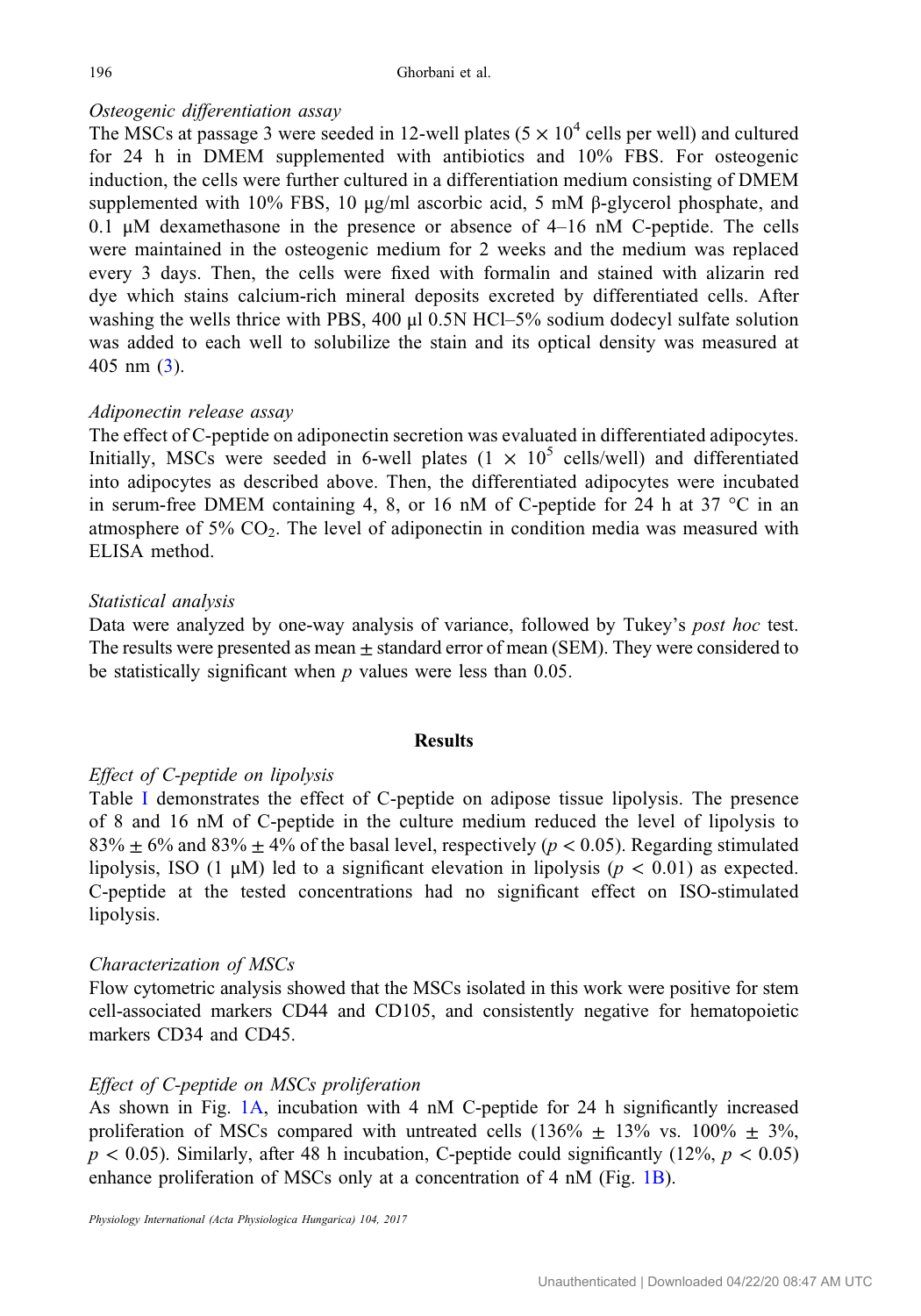<span id="page-4-0"></span>

|                      | <b>Treatment</b>                              | Relative lipolysis (%) |
|----------------------|-----------------------------------------------|------------------------|
| Basal lipolysis      | Control                                       | $100 \pm 3$            |
|                      | C-peptide $(4 \text{ nM})$                    | $98 + 6$               |
|                      | C-peptide $(8 \text{ nM})$                    | $83 \pm 4*$            |
|                      | C-peptide $(16 \text{ nM})$                   | $83 + 3*$              |
| Stimulated lipolysis | Control                                       | $100 + 5$              |
|                      | ISO $(1 \mu M)$                               | $327 \pm 54**$         |
|                      | ISO $(1 \mu M) + C$ -peptide $(4 \mu M)$      | $303 \pm 50^*$         |
|                      | ISO $(1 \mu M) + C$ -peptide $(8 \text{ nM})$ | $304 + 54*$            |
|                      | ISO $(1 \mu M)$ + C-peptide $(16 \text{ nM})$ | $267 + 47$             |

Table I. Effects of C-peptide on basal and stimulated lipolysis in human subcutaneous adipose tissue

Basal lipolysis: adipose tissue slices were cultured for 24 h in serum-free DMEM in the presence of C-peptide.  $*p < 0.05$  vs. untreated cells. Stimulated lipolysis: the tissue slices were maintained in Krebs–Ringer bicarbonate buffer and treated for 90 min with 1 μM ISO or human C-peptide. \*p < 0.05 vs. control; \*\*p < 0.01 vs. control



Fig. 1. Effect of C-peptide on the proliferation of MSCs isolated from human subcutaneous adipose tissue. The MSCs were treated for either 24 h (A) or 48 h (B) with human C-peptide and then MTT assay was performed. Data are represented by means  $\pm$  SEM of three independent experiments performed in triplicate. \* $p < 0.05$  vs. untreated cells (concentration of 0)

## Effects of C-peptide on MSCs differentiation

Figure [2](#page-5-0) shows the effect of C-peptide on osteogenic differentiation of MSCs. Incubation of the differentiating cells with C-peptide concentrations of 4, 8, and 16 nM had no effect on osteogenesis as evaluated with alizarin red staining of the extracellular calcium deposit. Figure [3](#page-6-0) demonstrates the effect of insulin and C-peptide on adipogenic differentiation of MSCs. The addition of insulin to the differentiation medium promoted the accumulation of intracellular lipid droplets. On the other hand, C-peptide at the tested concentration (16 nM) failed to induce adipogenic differentiation of MSCs. It also failed to enhance the stimulatory effect of insulin on intracellular lipid droplet accumulation.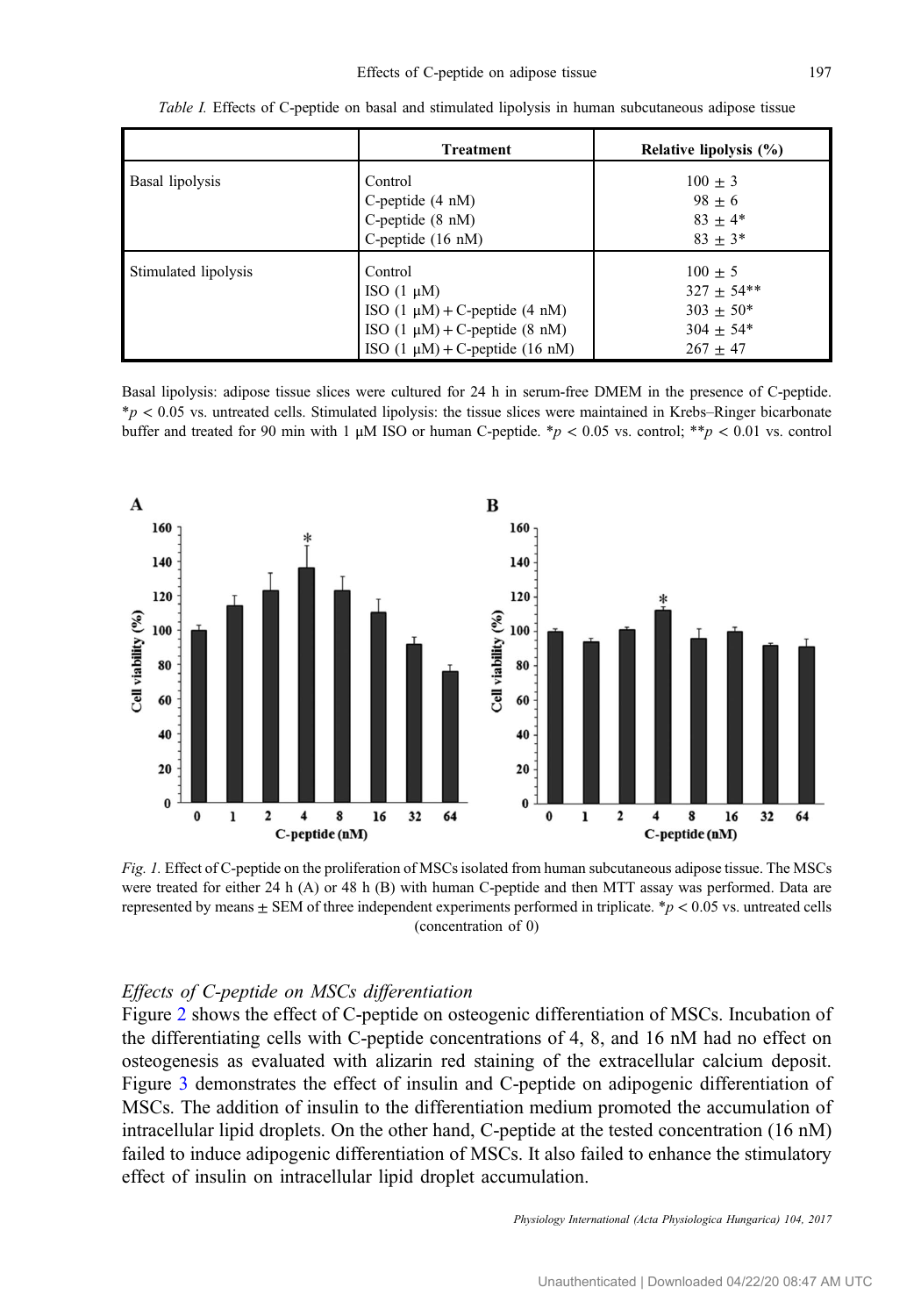<span id="page-5-0"></span>

# Effect of C-peptide on adiponectin release

The effect of C-peptide on adiponectin secretion from differentiated adipocytes is shown in Fig. [4.](#page-7-0) In the presence of 4, 8, and 16 nM of this peptide, concentrations of adiponectin in culture media were  $11 \pm 2$  ng/ml,  $9.8 \pm 2$  ng/ml, and  $8.7 \pm 2.5$  ng/ml, respectively, which were not statistically different from the value measured in the medium of untreated cells  $(8.3 \pm 2.5 \text{ ng/ml})$ .

#### **Discussion**

This is the first study to show that C-peptide decreases lipolysis and increases proliferation of MSCs in human adipose tissue. These results rule out the earlier view that that C-peptide is biologically inert and supports the current suggestion that it not only plays an important role in the synthesis of insulin but also acts as a peptide hormone.

The adipose tissue is one of the largest compartments in the body and has many physiological functions including energy storage and hormone secretion [\(1](#page-9-0), [32\)](#page-11-0). During times of energy excess, it accumulates triglyceride through lipogenesis and adipogenesis processes, and during calory insufficiency, it delivers the stored triglyceride through the activation of lipolysis ([10\)](#page-10-0). This tissue is one of the main target organs of insulin, where it stimulates lipogenesis and adipogenesis, and inhibits lipolysis [\(18](#page-10-0), [21,](#page-10-0) [31,](#page-11-0) [35](#page-11-0), [45\)](#page-11-0). Lipolysis is under the control of the endocrine and the nervous systems. Catecholamines stimulate lipolysis through beta-adrenergic receptors, which enhance adenylate cyclase activity, and raise intracellular production of cyclic adenosine monophosphate (cAMP). The increased cAMP results in activation of protein kinase A and subsequent activation of hormone sensitive lipase. On the other hand, insulin inhibits lipolysis by activating the phosphodiesterase-3B and consequently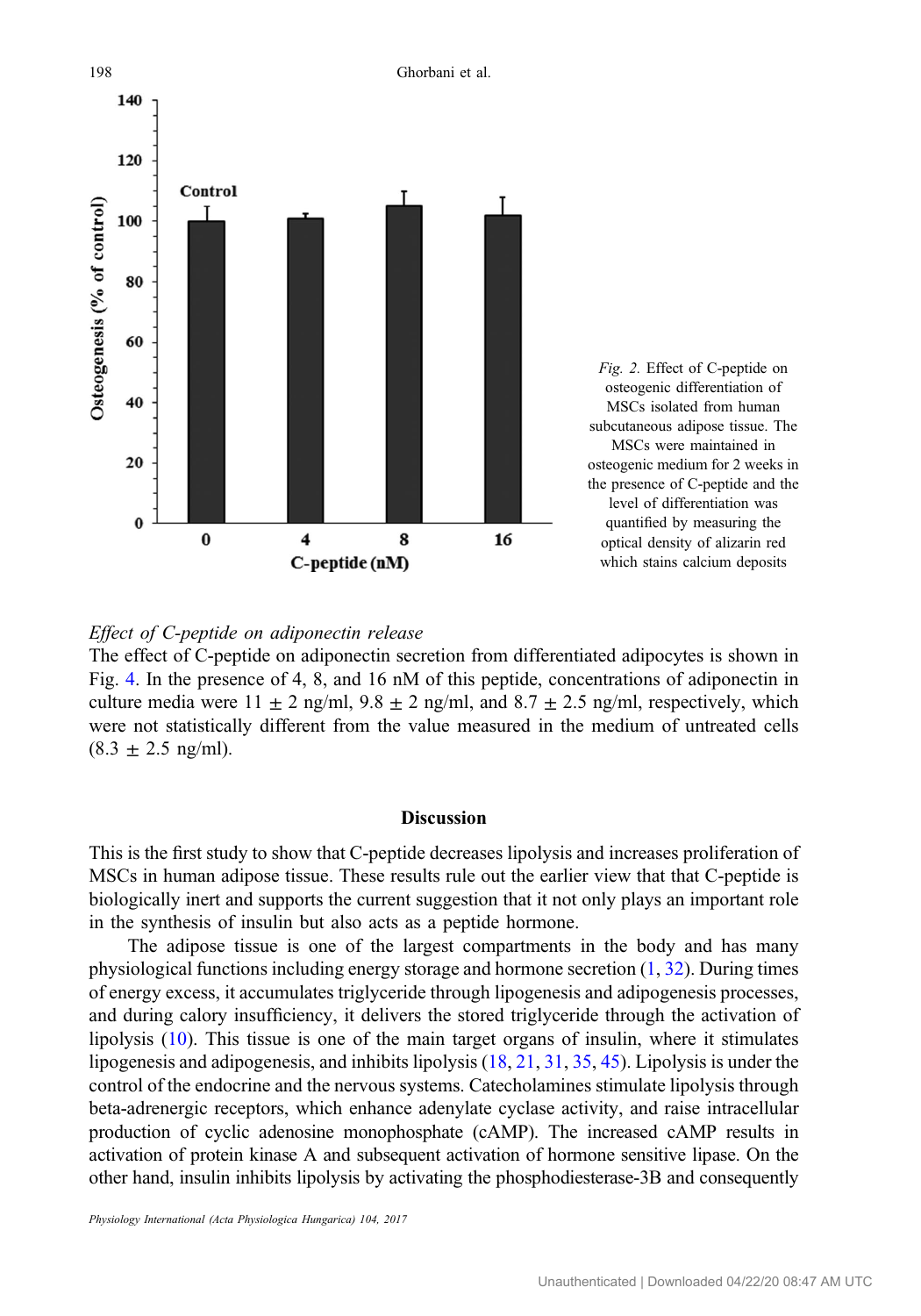<span id="page-6-0"></span>

Fig. 3. Effect of C-peptide on adipogenic differentiation of MSCs isolated from human subcutaneous adipose tissue. The MSCs were maintained in adipogenic medium (consisting of DMEM supplemented with 3% FBS, 5 μM indomethacin, and 1 μM dexamethasone) for 12 days either in the absence (A) or presence of 0.2 μM insulin (B), 16 nM C-peptide (C), or both insulin and C-peptide (D). The lipid accumulation was quantified by measuring the optical density of oil red O stain eluted from cells (E). Data are represented by means  $\pm$  SEM ( $n = 3$ ). \*\*p < 0.01 vs. control. Black arrow: oil red O stained intracellular lipid droplets; CP16: 16 nM C-peptide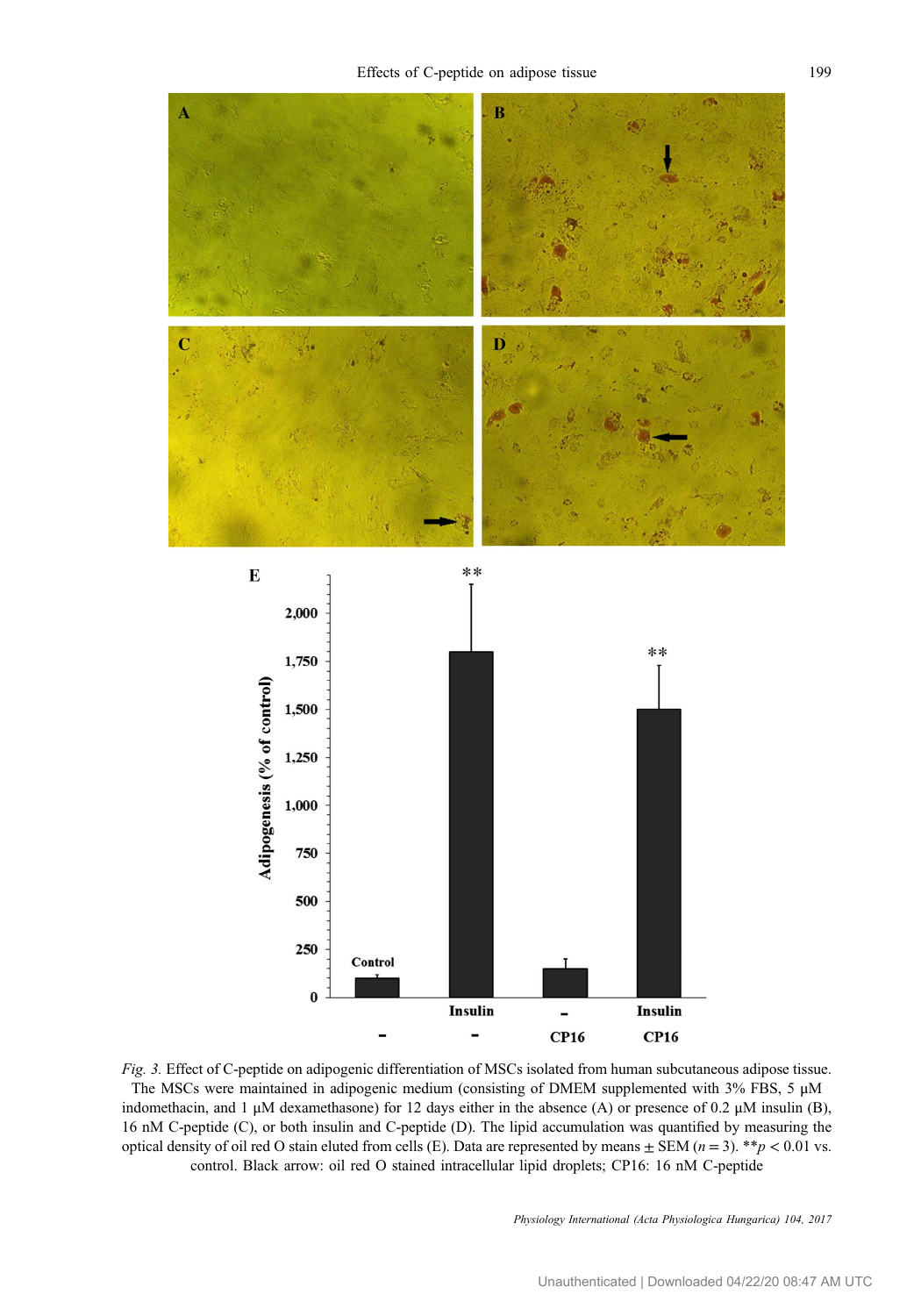<span id="page-7-0"></span>

reduces cAMP level [\(35\)](#page-11-0). This data showed that C-peptide, at concentrations of 8 and 16 nM, decreases lipolysis in the basal state and therefore possesses insulin-like action on lipolysis. This effect is most probably mediated by activating phosphodiesterase-3B in adipocytes ([20](#page-10-0)). Insulin deficiency as seen in type-1 diabetes is associated with increased lipolysis that ultimately results in severing fat loss and even diabetic ketoacidosis ([22](#page-10-0), [43\)](#page-11-0). Because of the antilipolytic property of C-peptide, coreplacement of insulin and C-peptide may prevent, retard, or ameliorate such diabetes-related complications.

In our previous works on the visceral adipose tissue of normal rats, the inhibitory effect of C-peptide (6 nM) on basal lipolysis remained non-significant after 90 min of incubation ([19\)](#page-10-0). In this study on subcutaneous adipose tissue, we tested several concentrations of C-peptide (4, 8, and 16 nM) in an incubation period of 24 h and observed significant antilipolytic action at concentrations  $\geq 8$  nM. In addition to species-related differences or incubation period, anatomical depot-related differences in lipolytic activity of adipose tissues may explain the differing results. Several studies have reported that there are fat depot-related differences with regard to glucose uptake ([48](#page-11-0), [51](#page-11-0)), endocrine function [\(38,](#page-11-0) [39\)](#page-11-0), and lipolysis ([5](#page-10-0), [44,](#page-11-0) [50,](#page-11-0) [55](#page-12-0)). The subcutaneous adipose tissue shows higher basal lipolysis than visceral fat depots. On the other hand, catecholamines-induced lipolysis is more pronounced in visceral than subcutaneous fat [\(5](#page-10-0), [44,](#page-11-0) [50,](#page-11-0) [55](#page-12-0)). In addition, some antilipolytic agents including insulin and clonidine exert a more potent antilipolytic effect on subcutaneous than visceral adipocytes ([44](#page-11-0), [55](#page-12-0)). Therefore, the possibility that C-peptide might affect basal lipolysis in a depot-specific manner should be tested in humans by future studies.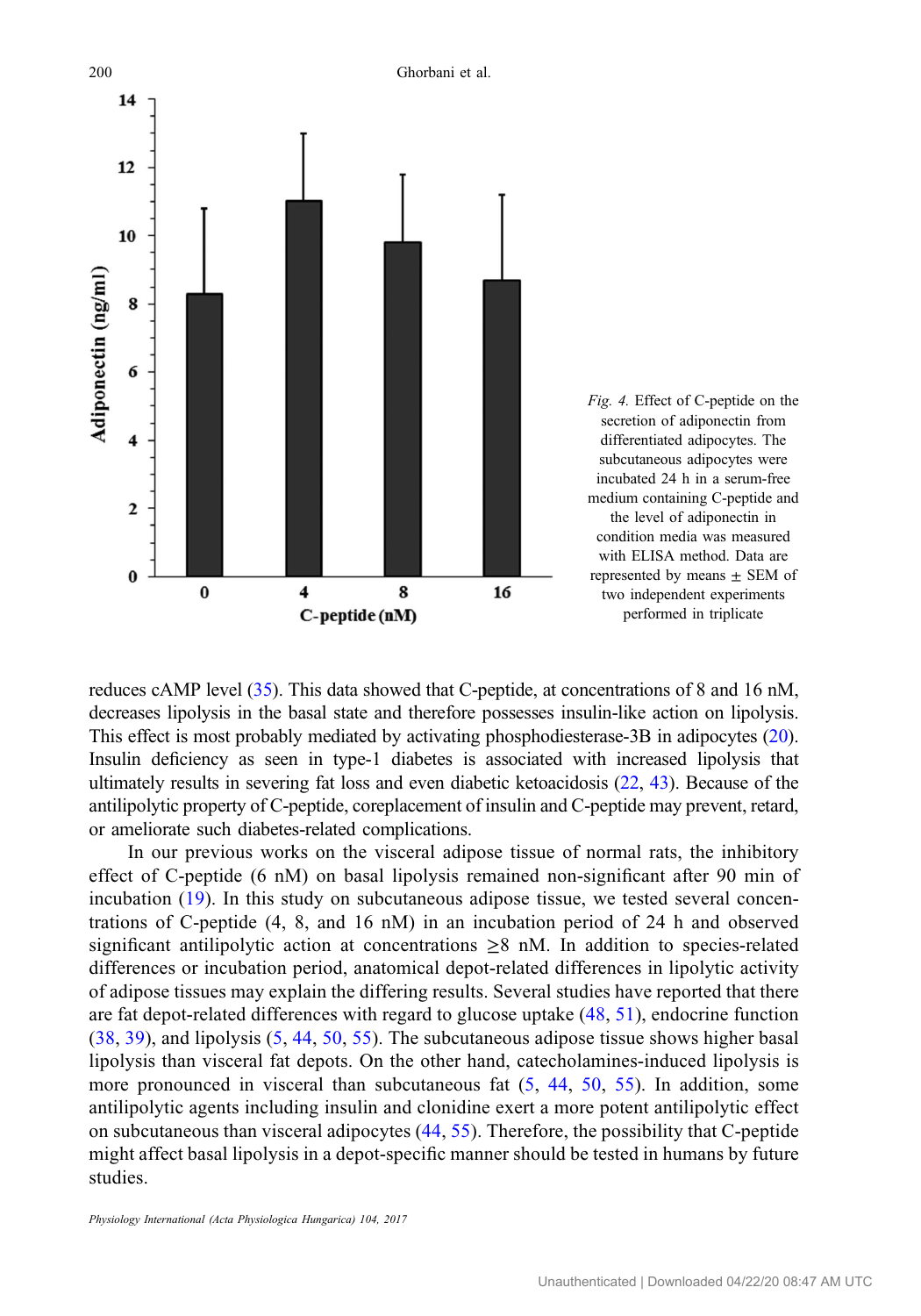In addition, biological effects of C-peptide may be varied depending on the metabolic status of the body. There are some reports which suggest that certain actions of C-peptide appear only in diabetes and not in normal condition  $(33, 41)$  $(33, 41)$  $(33, 41)$  $(33, 41)$  $(33, 41)$ . Consistent with this hypothesis, results of this study and our previous works ([19,](#page-10-0) [20](#page-10-0)) showed that C-peptide significantly inhibited ISO-stimulated lipolysis in untreated diabetic rats, whereas it virtually had no effect on the stimulated lipolysis in insulin-treated rats and in non-diabetic subjects.

White adipose tissue secretes a large number of endocrine factors, called adipokines, such as adiponectin, leptin, resistin, and visfatin. Inappropriate secretion of adipokines is known to be involved in the development of obesity-related pathologies including atherosclerosis, diabetes, and inflammation ([9\)](#page-10-0). The effects of C-peptide on endocrine function of subcutaneous adipose tissue are not yet well known. Recently, Garcia-Serrano et al. ([15\)](#page-10-0) demonstrated that this peptide at concentrations of 1 and 10 nM increased leptin and decreased visfatin secretion from human visceral fat. In this study, the effect of C-peptide on adiponectin secretion was investigated in human subcutaneous adipocytes. Adiponectin is a secretory protein, which promotes beta cell survival and function, decreases serum glucose by reducing hepatic glucose output, increases adipocyte number, and induces local and systemic anti-inflammatory effects [\(49](#page-11-0)). Decreased adiponectin level is associated with insulin resistance, metabolic syndrome, and extension of coronary artery disease ([11,](#page-10-0) [54\)](#page-12-0). Strategies to increase adiponectin have been suggested as an approach for management of adipose tissue-linked diseases, such as diabetes and insulin resistance [\(54](#page-12-0)). This data showed that C-peptide at 4 nM induced a non-significant increase (approximately 32%) in adiponectin secretion. This effect was attenuated at higher concentrations of C-peptide (8 and 16 nM), suggesting that the effect might be significant at C-peptide concentrations of  $\leq 4$  nM. However, Garcia-Serrano et al. ([15\)](#page-10-0) reported that C-peptide at 1 nM did not significantly alter the adiponectin secretion in visceral fat. Considering the aforementioned fat depotrelated differences, further works are suggested to elucidate the effect of lower concentrations of C-peptide on adiponectin secretion in the subcutaneous adipose tissue.

Patients with type-1 diabetes show decreased fat mass mainly due to lack of trophic action of insulin on adipose tissue [\(22](#page-10-0)). The adipose mass is determined by both the number and size of adipocytes. While the dimension of adipocytes depends on the rate of lipolysis and lipogenesis, their number is controlled by a balance between generating new adipocytes (adipogenesis) and adipocyte apoptosis [\(27](#page-11-0), [47\)](#page-11-0). New adipocytes are believed to arise from resident MSCs, a process which is promoted by insulin ([36](#page-11-0)). Consistent with this, this data showed that the presence of insulin in the adipogenic culture medium is essential for differentiation of MSCs into adipocytes. However, C-peptide did not induce adipogenic differentiation of MSCs and also failed to enhance the adipogenic effect of insulin. The effect of C-peptide on adipogenesis was examined only at a concentration of 16 nM, which is one limitation of this study. Nevertheless, the inability of C-peptide in inducing differentiation was also observed regarding osteogenic differentiation of MSCs which was examined at 4, 8, and 16 nM C-peptide. On the other hand, C-peptide could increase proliferation of MSCs, suggesting that it may contribute to preserving an optimal pool of adipose MSCs required for adipogenesis and tissue repair. Nowadays, the abilities of adipose MSCs to proliferate and differentiate into diverse cell lineages, to migrate and home into damaged tissues, and to secrete several growth factors have made them attractive candidates for cell therapies and tissue engineering ([42\)](#page-11-0). However, there are some challenges that need to be resolved to increase the efficiency of stem cell therapy. One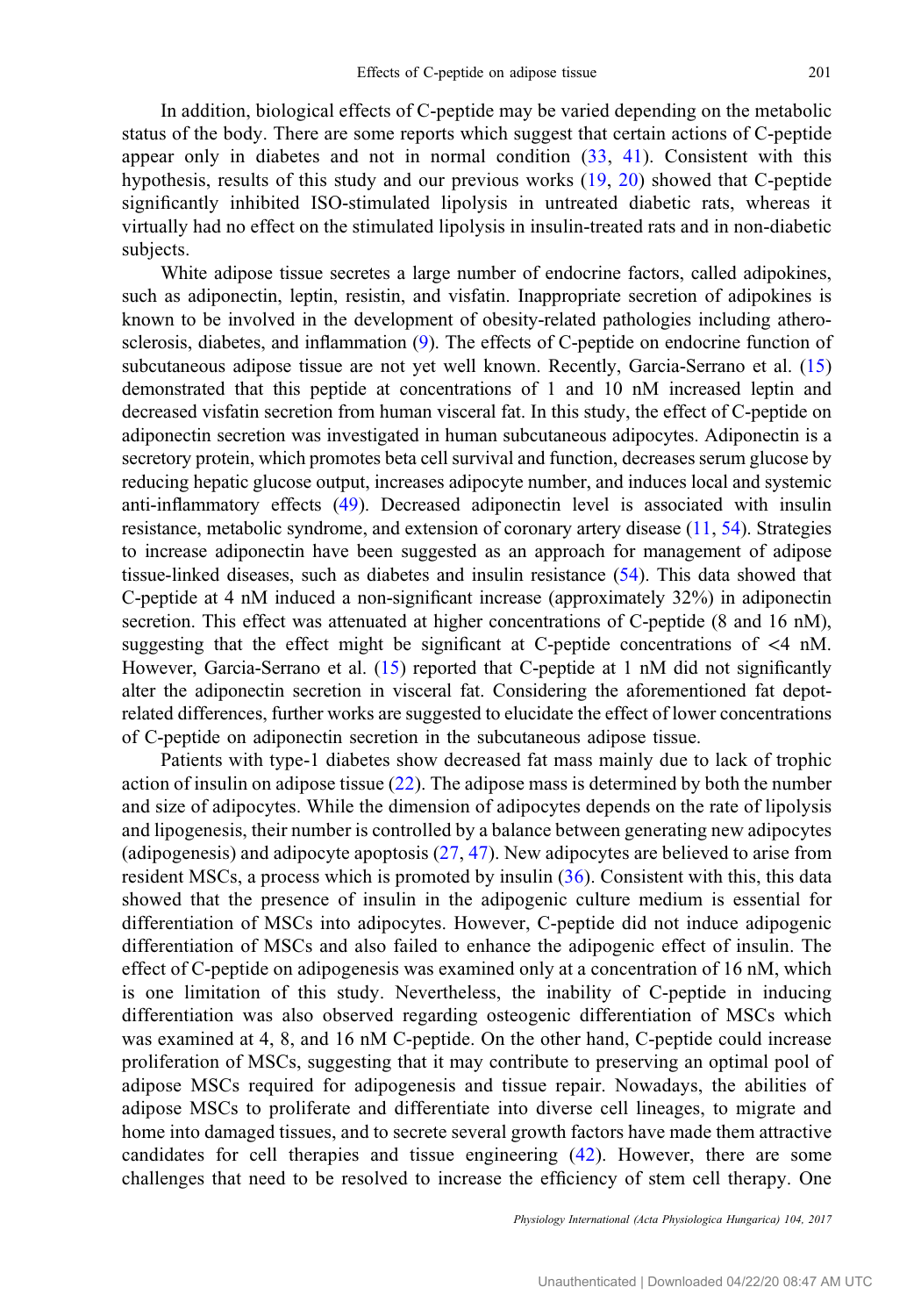<span id="page-9-0"></span>of the major challenges is the limited number of stem cells that can be obtained from many tissues. One approach is to incubate stem cells in vitro with pro-proliferative hormones or growth factors to generate enough numbers of cells for subsequent cell therapy [\(18](#page-10-0)). The stimulatory effect of C-peptide on the proliferation of adipose MSCs makes it a good choice for expanding stem cell number.

Proliferation and differentiation of MSCs are regulated by complex networks of transcription factors that control the expression of hundreds of proteins involved in survival and commitment of the cells to a certain phenotype. The two principal adipogenic factors, such as peroxisome proliferator-activated receptor-γ (PPARγ) and CCAAT/enhancer binding protein- $\alpha$  (C/EBP $\alpha$ ), are at the center of a network of transcription factors responsible for adipogenic differentiation of MSCs ([14](#page-10-0)). On the other hand, while some transcription factors such as runt-related 2 (Runx2) and osterix are inducers of differentiation toward osteoblasts, PPARγ and C/EBPβ are considered as inhibitory factors for osteogenic differentiation of MSCs ([13](#page-10-0)). In addition to regulating differentiation, transcription factors of the C/EBP family are of fundamental importance for controlling MSCs proliferation through interaction with proteins of the cell cycle ([40](#page-11-0)). There are no sufficient data on the effects of C-peptide on the expression of transcription factors in MSCs and future studies are required in this area. Yet, in multiple cell types from multiple tissues, this peptide has been reported to stimulate several transcription factors (e.g., PPAR, Bcl-2, nuclear factor-kB, and cAMP-responsive element-binding protein) that have key roles in the control of cell processes, such as growth and apoptosis. C-peptide stimulates these factors through its own intracellular signaling or by cross talk with the insulin pathway  $(23, 26)$  $(23, 26)$  $(23, 26)$ . It is rational to assume that, in diabetes, deficiency in the levels or activities of insulin and C-peptide can be accompanied by dysregulation of the aforementioned transcription factors. However, the results published in the literature are not consistent; Minteer et al. ([37](#page-11-0)) reported that PPAR-γ expression is not different between MSCs of non-diabetic and type 2 diabetic subjects, but Jumabay et al. [\(30\)](#page-11-0) reported an increase in the expression of PPAR-γ and C/EBP $\alpha$  in MSCs of type 2 diabetic rats compared with non-diabetic rats.

In conclusion, results of this study suggest that C-peptide has physiological effects in human subcutaneous adipose tissue and contributes to the regulation of basal lipolysis and pool of MSCs. Therefore, C-peptide deficiency in type-1 diabetes may be involved in dysregulation of adipose tissue functions. These results also support the current idea that coreplacement of insulin and C-peptide in diabetic patients may prevent or even ameliorate some of the diabetes-related complications.

#### Acknowledgement

This work was supported by a grant (911069) from Vice-Chancellor of Research and Technology, Mashhad University of Medical Sciences, Iran.

## Conflict of interest

The authors declare no conflict of interest.

#### REFERENCES

1. Adamczak M, Wiecek A: The adipose tissue as an endocrine organ. Semin. Nephrol. 33, 2–13 (2013)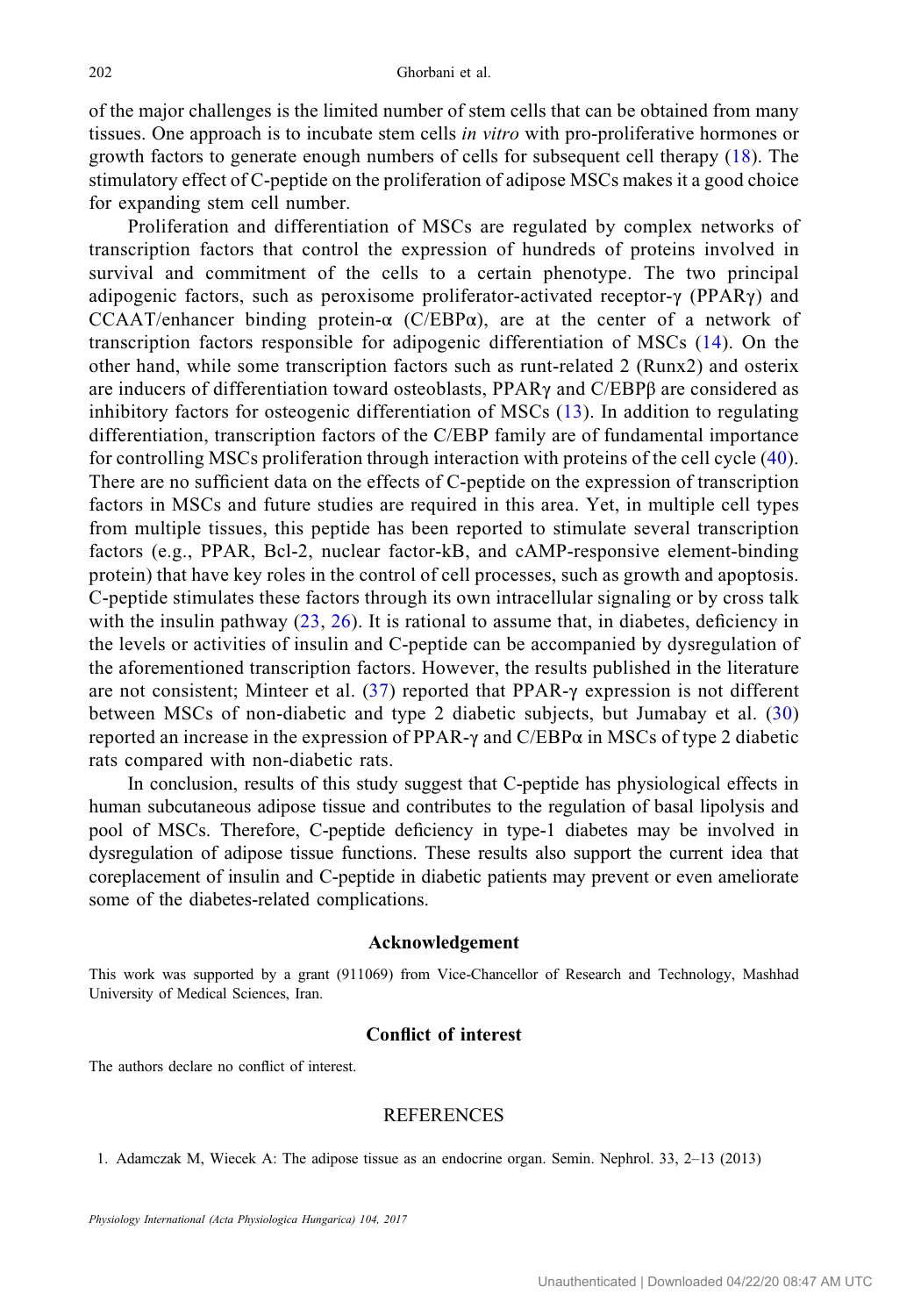- <span id="page-10-0"></span>2. Aguena M, Dalto Fanganiello R, Tissiani LAL, Ishiy FAA, Atique R, Alonso N, Passos-Bueno MR: Optimization of parameters for a more efficient use of adipose-derived stem cells in regenerative medicine therapies. Stem Cells Int. 2012, 303610 (2012)
- 3. Alford AI, Reddy AB, Goldstein SA, Murthy P, Tayim R, Sharma G: Two molecular weight species of thrombospondin-2 are present in bone and differentially modulated in fractured and nonfractured tibiae in a murine model of bone healing. Calcif. Tissue Int. 90, 420–428 (2012)
- 4. Arca M, Pigna G, Favoccia C: Mechanisms of diabetic dyslipidemia: relevance for atherogenesis. Curr. Vasc. Pharmacol. 10, 684–686 (2012)
- 5. Arner P: Differences in lipolysis between human subcutaneous and omental adipose tissues. Ann. Med. 27, 435–438 (1995)
- 6. Brandenburg D: History and diagnostic significance of C-peptide. Exp. Diabetes Res. 2008, 576862 (2008)
- 7. Cianfarani F, Toietta G, Di Rocco G, Cesareo E, Zambruno G, Odorisio T: Diabetes impairs adipose tissue-derived stem cell function and efficiency in promoting wound healing. Wound Repair Regen. 21, 545–553 (2013)
- 8. Cifarelli V, Geng X, Styche A, Lakomy M, Trucco M, Luppi P: C-peptide reduces high glucose-induced apoptosis of endothelial cells and decreases NAD(P)H-oxidase reactive oxygen species generation. Diabetologia 54, 2702–2712 (2011)
- 9. Coelho M, Oliveira T, Fernandes R: Biochemistry of adipose tissue: an endocrine organ. Arch. Med. Sci. 9, 191–200 (2013)
- 10. Ducharme NA, Bickel PE: Lipid droplets in lipogenesis and lipolysis. Endocrinology 149, 942–949 (2008)
- 11. Eiras S, Teijeira-Fernández E, Shamagian LG, Fernandez AL, Vazquez-Boquete A, Gonzalez-Juanatey JR: Extension of coronary artery disease is associated with increased IL-6 and decreased adiponectin gene expression in epicardial adipose tissue. Cytokine 43, 174–180 (2008)
- 12. Fadini GP, Albiero M, Vigili de Kreutzenberg S, Boscaro E, Cappellari R, Marescotti M, Poncina N, Agostini C, Avogaro A: Diabetes impairs stem cell and proangiogenic cell mobilization in humans. Diabetes Care 36, 943–949 (2013)
- 13. Fakhry M, Hamade E, Badran B, Buchet R, Magne D: Molecular mechanisms of mesenchymal stem cell differentiation towards osteoblasts. World J. Stem Cells 5, 136–148 (2013)
- 14. Farmer SR: Transcriptional control of adipocyte formation. Cell Metab. 4, 263–273 (2006)
- 15. Garcia-Serrano S, Gutiérrez-Repiso C, Gonzalo M, Garcia-Arnes J, Valdes S, Soriguer F, Perez-Valero V, Alaminos-Castillo MA, Francisco Cobos-Bravo J, Moreno-Ruiz FJ, Rodríguez-Cañete A, Rodríguez-Pacheco F, Garcia-Escobar E, García-Fuentes E: C-peptide modifies leptin and visfatin secretion in human adipose tissue. Obesity 23, 1607–1615 (2015)
- 16. Ghorbani A, Hadjzadeh MR, Rajaei Z, Zendehbad SB: Effects of fenugreek seeds on adipogenesis and lipolysis in normal and diabetic rat. Pak. J. Biol. Sci. 17, 523–528 (2014)
- 17. Ghorbani A, Jalali SA, Varedi M: Isolation of adipose tissue mesenchymal stem cells without tissue destruction: a non-enzymatic method. Tissue Cell 46, 54–58 (2014)
- 18. Ghorbani A, Naderi-Meshkinb H: The endocrine regulation of stem cells: physiological importance and pharmacological potentials for cell-based therapy. Curr. Stem Cell Res. Ther. 11, 19–34 (2016)
- 19. Ghorbani A, Omrani GH, Hadjzadeh MR, Varedi M: Effects of rat C-peptide-II on lipolysis and glucose consumption in cultured rat adipose tissue. Exp. Clin. Endocrinol. Diabetes 119, 343–347 (2011)
- 20. Ghorbani A, Omrani GH, Hadjzadeh MR, Varedi M: Proinsulin C-peptide inhibits lipolysis in diabetic rat adipose tissue through phosphodiestrase-3B enzyme. Horm. Metab. Res. 45, 221–225 (2013)
- 21. Ghorbani A, Shafiee-Nick R: Pathological consequences of C-peptide deficiency in insulin-dependent diabetes mellitus. World J. Diabetes 6, 145–150 (2015)
- 22. Ghorbani A, Varedi M, Hadjzadeh MR, Omrani GH: Type-1 diabetes induces depot-specific alterations in adipocyte diameter and mass of adipose tissues in the rat. Exp. Clin. Endocrinol. Diabetes 118, 442–448 (2010)
- 23. Grunberger G, Qiang X, Li Z, Sbrissa D, Shisheva A, Sima AA: Molecular basis for the insulinomimetic effects of C-peptide. Diabetologia 44, 1247–1257 (2001)
- 24. Hajer GR, van Haeften TW, Visseren FL: Adipose tissue dysfunction in obesity, diabetes, and vascular diseases. Eur. Heart J. 29, 2959–2971 (2008)
- 25. Hansen A, Johansson BL, Wahren J, von Bibra H: C-peptide exerts beneficial effects on myocardial blood flow and function in patients with type 1 diabetes. Diabetes 51, 3077–3082 (2002)
- 26. Hills CE, Brunskill NJ: C-Peptide and its intracellular signaling. Rev. Diabet. Stud. 6, 138–147 (2009)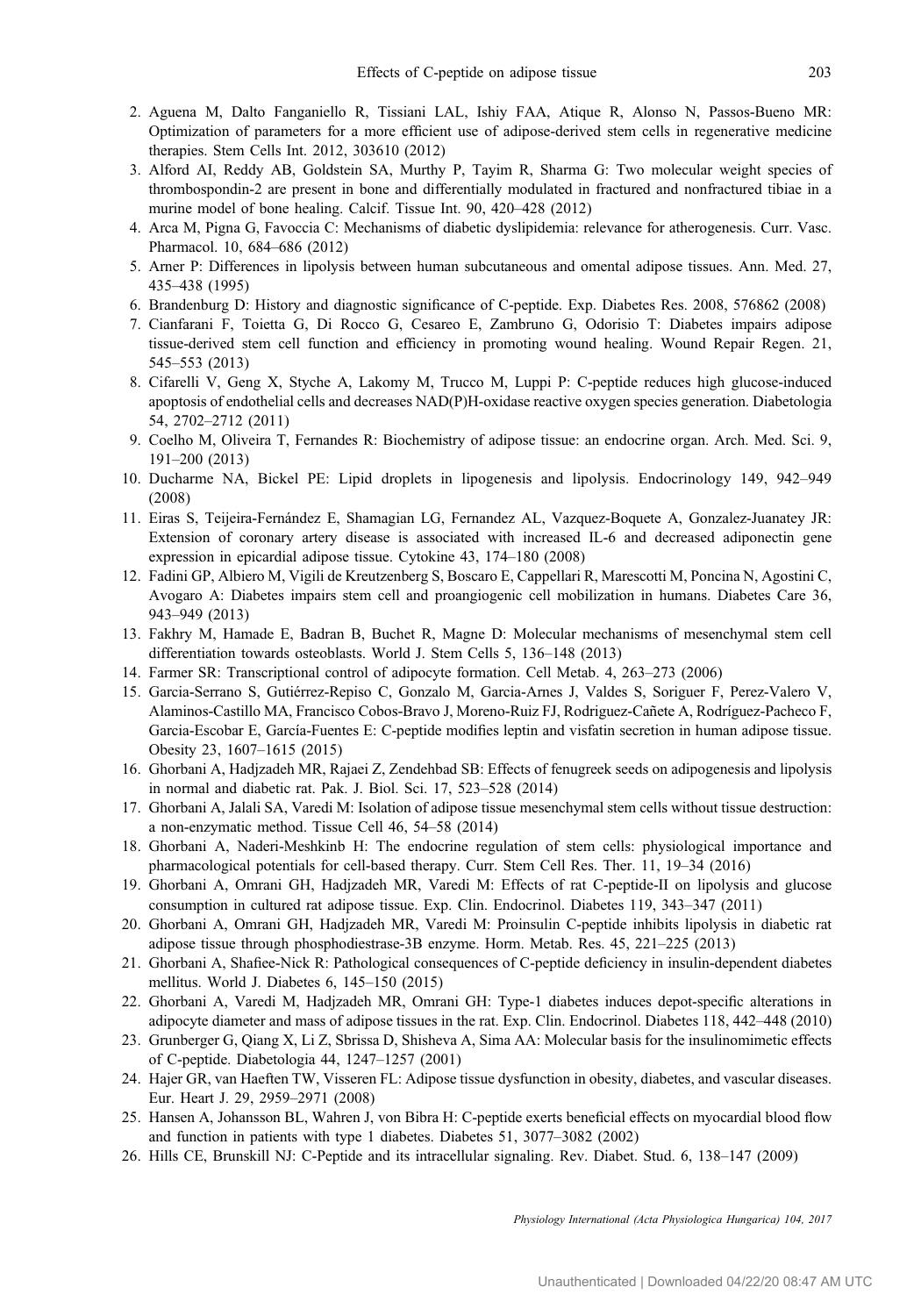- <span id="page-11-0"></span>27. Jo J, Gavrilova O, Pack S, Jou W, Mullen S, Sumner AE, Cushman SW, Periwal V: Hypertrophy and/or hyperplasia: dynamics of adipose tissue growth. PLoS Comput. Biol. 5, e1000324 (2009)
- 28. Johansson BL, Borg K, Fernqvist-Forbes E, Odergren T, Remahl S, Wahren J: C-peptide improves autonomic nerve function in IDDM patients. Diabetologia 39, 687–695 (1996)
- 29. Johansson BL, Sundell J, Ekberg K, Jonsson C, Seppänen M, Raitakari O, Luotolahti M, Nuutila P, Wahren J, Knuuti J: C-peptide improves adenosine-induced myocardial vasodilation in type 1 diabetes patients. Am. J. Physiol. Endocrinol. Metab. 286, E14–E19 (2004)
- 30. Jumabay M, Moon JH, Yeerna H, Boström KI: Effect of diabetes mellitus on adipocyte-derived stem cells in rat. J. Cell Physiol. 230, 2821–2828 (2015)
- 31. Kersten S: Mechanisms of nutritional and hormonal regulation of lipogenesis. EMBO Rep. 2, 282–286 (2001)
- 32. Klaus S: Adipose tissue as a regulator of energy balance. Curr. Drug Targets 5, 241–250 (2004)
- 33. Kunt T, Schneider S, Pfutzner A, Goitum K, Engelbach M, Schauf B, Beyer J, Forst T: The effect of human proinsulin C-peptide on erythrocyte deformability in patients with Type I diabetes mellitus. Diabetologia 42, 465–471 (1999)
- 34. Lafontan M: Adipose tissue and adipocyte dysregulation. Diabetes Metab. 40, 16–28 (2014)
- 35. Lafontan M, Langin D: Lipolysis and lipid mobilization in human adipose tissue. Prog. Lipid Res. 48, 275–297 (2009)
- 36. Lefterova MI, Lazar MA: New developments in adipogenesis. Trends Endocrinol. Metab. 20, 107–114 (2009)
- 37. Minteer DM, Young MT, Lin YC, Over PJ, Rubin JP, Gerlach JC, Marra KG: Analysis of type II diabetes mellitus adipose-derived stem cells for tissue engineering applications. J. Tissue Eng. 6, 2041731415579215 (2015)
- 38. Montague CT, Prins JB, Sanders L, Digby JE, O'Rahilly S: Depot- and sex-specific differences in human leptin mRNA expression implications for the control of regional fat distribution. Diabetes 46, 342–347 (1997)
- 39. Motoshima H, Wu X, Sinha MK, Hardy VE, Rosato EL, Barbot DJ, Rosato FE, Goldstein BJ: Differential regulation of adiponectin secretion from cultured human omental and subcutaneous adipocytes: effects of insulin and rosiglitazone. J. Clin. Endocrinol. Metab. 87, 5662–5667 (2002)
- 40. Nerlov C: The C/EBP family of transcription factors: a paradigm for interaction between gene expression and proliferation control. Trends Cell Biol. 17, 318–324 (2007)
- 41. Nordquist L, Moe E, Sjoquist M: The C-peptide fragment EVARQ reduces glomerular hyperfiltration in streptozotocin-induced diabetic rats. Diabetes Metab. Res. Rev. 23, 400–405 (2007)
- 42. Ong WK, Sugii S: Adipose-derived stem cells: fatty potentials for therapy. Int. J. Biochem. Cell Biol. 45, 1083–1086 (2013)
- 43. Raghupathy P: Diabetic ketoacidosis in children and adolescents. Indian J. Endocrinol. Metab. 19(Suppl. 1), S55–S57 (2015)
- 44. Richelsen B, Pedersen SB, Moller-Pedersen T, Bk JF: Regional differences in triglyceride breakdown in human adipose tissue: effects of catecholamines, insulin, and prostaglandin E2. Metabolism 40, 990–996 (1991)
- 45. Rosen ED, Spiegelman BM: Molecular regulation of adipogenesis. Annu. Rev. Cell Dev. Biol. 16, 145–171 (2000)
- 46. Sato Y, Oshida Y, Han YQ, Morishita Y, Li L, Ekberg K, Jörnvall H, Wahren J: C-peptide fragments stimulate glucose utilization in diabetic rats. Cell. Mol. Life Sci. 61, 727–732 (2004)
- 47. Spalding KL, Arner E, Westermark PO, Bernard S, Buchholz BA, Bergmann O, Blomqvist L, Hoffstedt J, Näslund E, Britton T, Concha H, Hassan M, Rydén M, Frisén J, Arner P: Dynamics of fat cell turnover in humans. Nature 453, 783–787 (2008)
- 48. Stolic M, Russel A, Hutley L, Fielding G, Hay J, MacDonald G, Whitehead J, Prins J: Glucose uptake and insulin action in human adipose tissue influence of BMI, anatomical depot and body fat distribution. Int. J. Obes. Relat. Metab. Disord. 26, 17–23 (2002)
- 49. Turer AT, Scherer PE: Adiponectin: mechanistic insights and clinical implications. Diabetologia 55, 2319–2326 (2012)
- 50. Van Harmelen V, Lonnqvist F, Thorne A, Wennlund A, Large V, Reynisdottir S, Arner P: Noradrenalineinduced lipolysis in isolated mesenteric, omental and subcutaneous adipocytes from obese subjects. Int. J. Obes. Relat. Metab. Disord. 21, 972–979 (1997)
- 51. Virtanen KA, Lonnroth P, Parkkola R, Peltoniemi P, Asola M, Viljanen T, Tolvanen T, Knuuti J, Rönnemaa T, Huupponen R, Nuutila P: Glucose uptake and perfusion in subcutaneous and visceral adipose tissue during insulin stimulation in nonobese and obese humans. J. Clin. Endocrinol. Metab. 87, 3902–3910 (2002)
- 52. Wahren J, Foyt H, Daniels M, Arezzo JC: Long-acting c-peptide and neuropathy in type 1 diabetes: a 12-month clinical trial. Diabetes Care 39, 596–602 (2016)